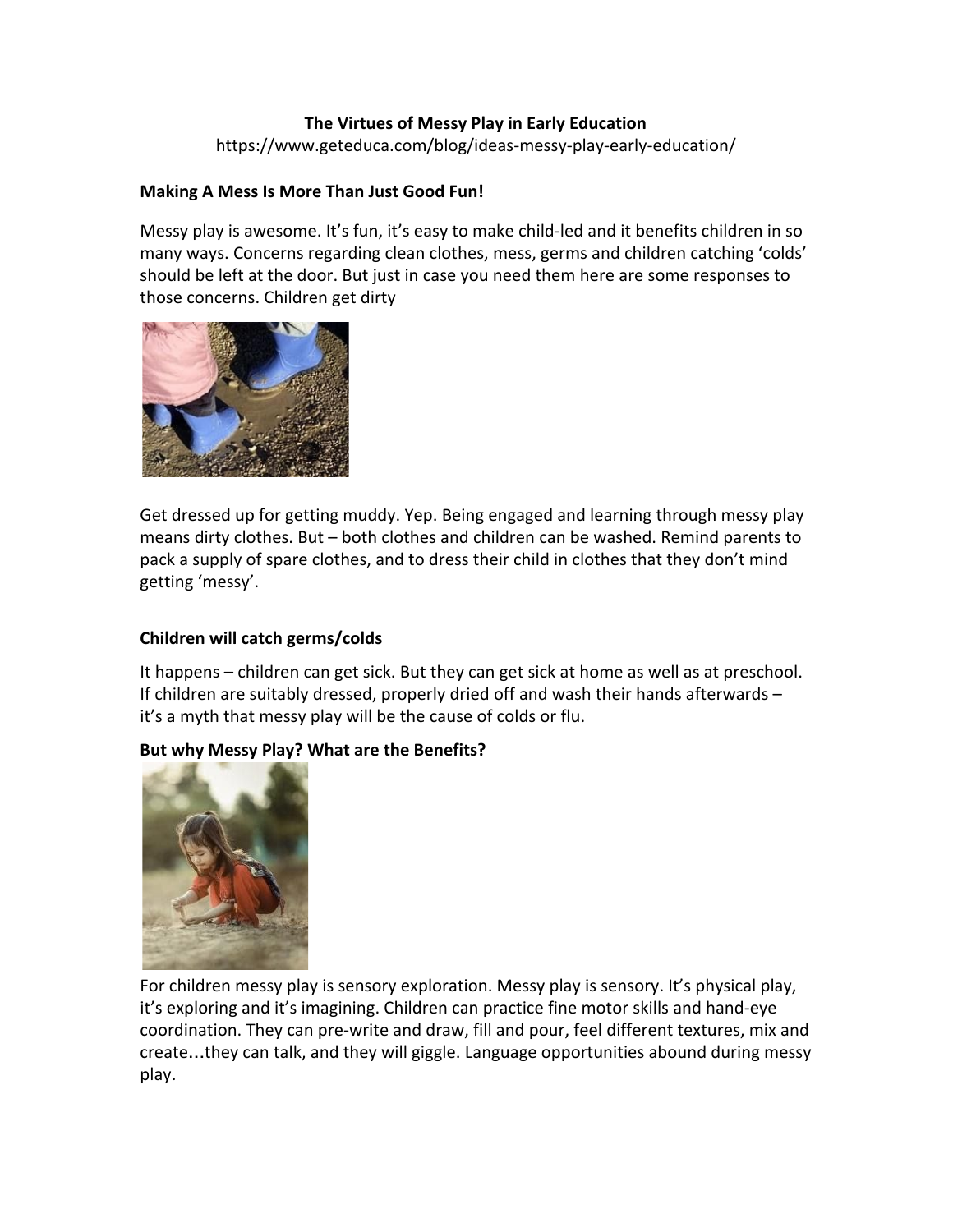[Across the curriculum](http://www.ourhandsonlearning.com/messybenefits.php), messy play gives children the chance to explore, be independent and take risks. Messy play is a great time for early childhood educators to observe interactions between children, their peers and their environment. Some children may not like the sensations of particular play – there's an observation in itself…

## **Sand Play Dough**

- $\bullet$  1  $\frac{1}{2}$  cups of sand
- 1 ½ cups cornflour
- $\bullet$  % cup of boiling water

Mix together and knead.

## **Fizzy Cloud Dough**

- 1 cup flour
- 1 cup baking soda
- ¼ cup vegetable oil
- Vinegar
- Droppers

Combine the first three ingredients (you can mix color into the oil). Use droppers to drop vinegar on to the dough. Play with dough and watch it fizz.

#### **Edible Finger paint**

- 2 cups cornflour
- 1 cup cold water
- $\bullet$  4  $\frac{1}{2}$  cups boiling water

Mix together cornflour and cold water, slowly add boiling water and stir. Add food coloring

\* *Not recommended for eating – but can be put in mouth without harmful side effects.*